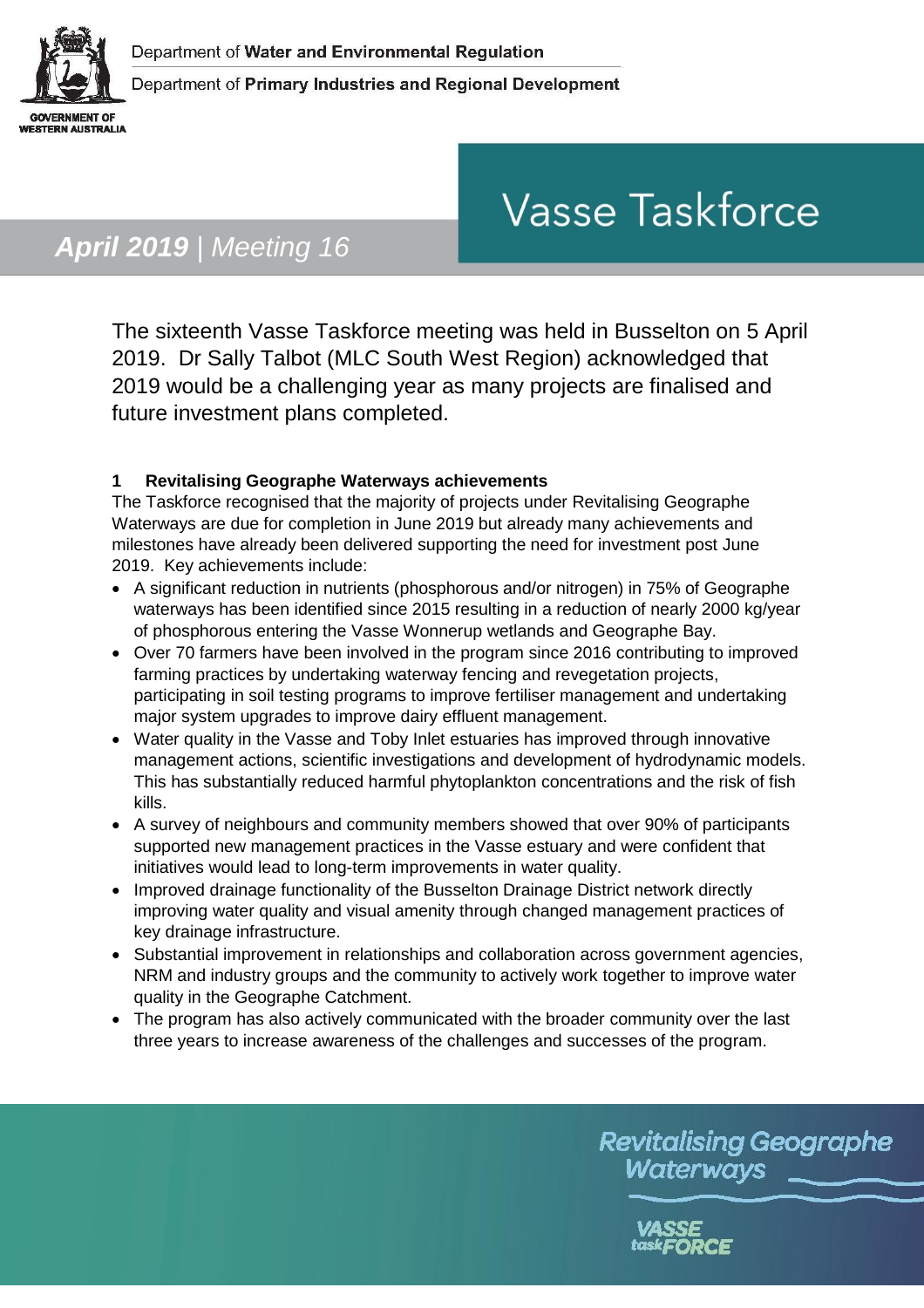#### **2 Investment post June 2019**

- Modelling indicates a reduction of 5.8 tonnes of phosphorus and 43 tonnes of nitrogen per year (around 60%) is required to substantially reduce algal blooms in the Vasse Wonnerup wetlands, not including future developments.
- The Vasse Taskforce is preparing investment plans and seeking funding to implement actions to meet these ambitious targets as well as supporting thriving agricultural and tourism industries in the catchment.

#### **3 Drainage plan**

The Taskforce endorsed a drainage management plan for the Geographe catchment. The plan provides guidance and clarity to the agencies responsible for managing rural drainage infrastructure in the Geographe catchment in relation to water quality and makes a number of recommendations to optimise water quality in the drainage network without impeding on the drainage and flood prevention function of the drainage system. The draft plan has been developed in consultation with the Water Corporation and the City of Busselton drawing on local, national and international work.

#### **4 Management plans – public consultation**

The Taskforce was updated on the outcomes of public advertising of water and operational plans for the Lower Vasse River, Toby Inlet and the Vasse Wonnerup. There was general support for the plans which are expected to be finalised by June 2019.

#### **3 Evaluation reporting**

*Revitalising Geographe Waterways* will be evaluated by an independent assessor. The evaluation will showcase the success of the project and highlight any adjustments that may be required to future programs.

#### **4 Vasse diversion drain sandbar opening**

The Taskforce through the Drainage Management Plan endorsed the opening of the Vasse Diversion Drain in December each year. A trial opening in February 2019 and positive community feedback supported this action reporting the water is clearer and area more pleasant to visit. While the sandbar did reform at the entrance mouth after opening the water exchange was still greater than before. Opening the sandbar earlier in the season is expected to maintain the water exchange for long over summer.

#### **5 Community update – ecological health and monitoring**

A capacity audience heard about the health of the seagrass of Geographe Bay and the ecological value of the Lower Vasse River.

Results showed that the Lower Vasse River maintained high ecological values despite poorer water quality and one site covered with water lilies. High quantities of native species were recorded across all three sites with comparatively low numbers of exotic fish.

Edith Cowan University in collaboration with Taskforce partners – Water Corporation, GeoCatch and Department of Biodiversity Conservation and Attractions reported on the health of the seagrass in Geographe Bay. This was the eighth year of monitoring by the university and once again results showed the seagrasses were healthy and did not exceed any of the monitoring triggers.

#### **6 Governance**

Taskforce members endorsed continuation of the Vasse Taskforce and are working to progress their commitment and roles and responsibilities to Revitalise Geographe Waterways after June 2019.